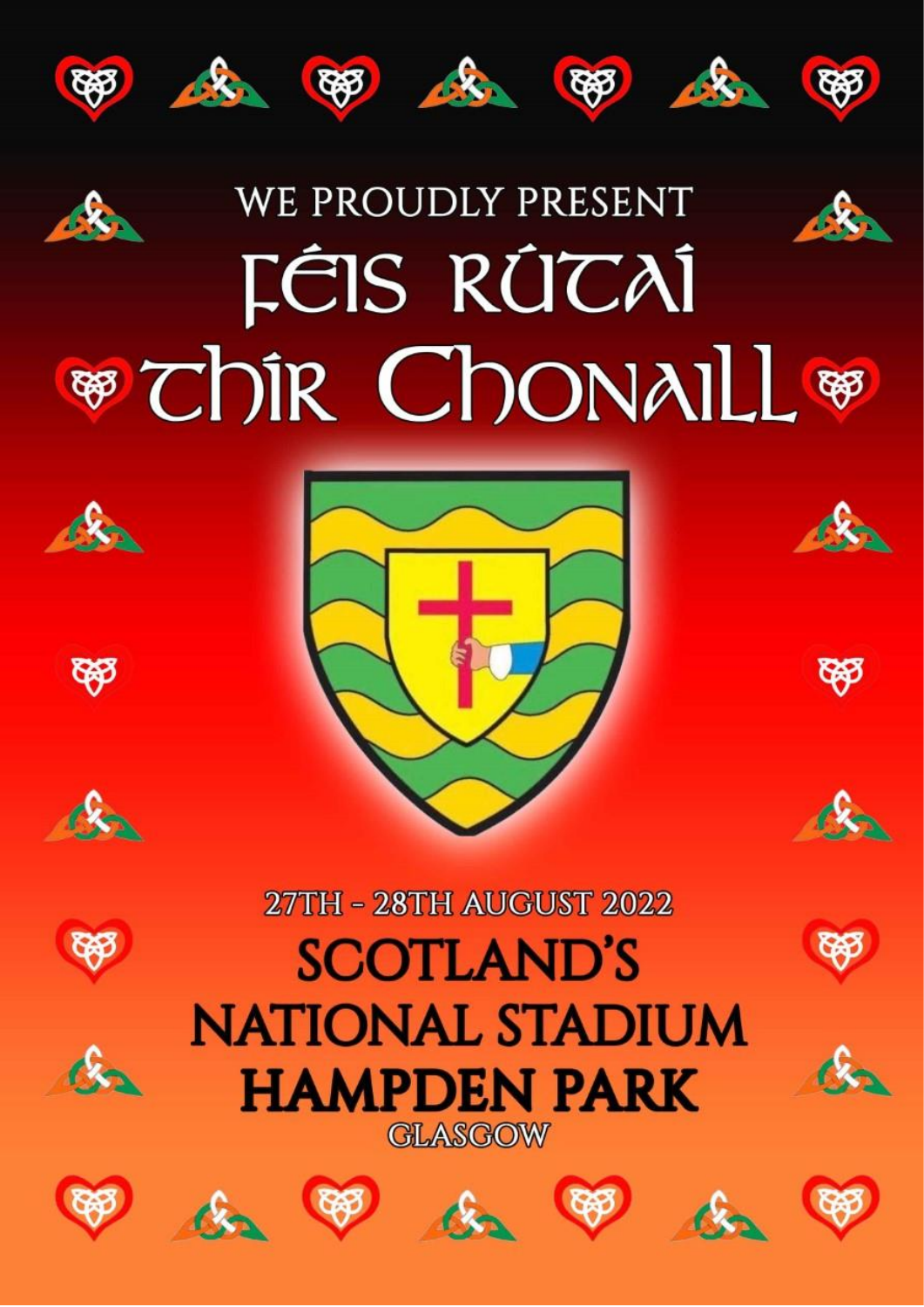



On behalf of the Boyle School and McQuade School, we are beyond excited to welcome you all to our second Féis Rútai Thír Chonaill 2022.



No matter who we meet in whatever part of the world, our passion for Dance and our Glasgow/Donegal roots become part of our conversation. We are incredibly proud of our Donegal roots, it holds a connection to our parents and grandparents especially the areas of Dungloe, Loughanure and Falcarragh where we still have our family homes. With our upbringing firmly rooted in Glasgow and Donegal, we found it fitting to name our Feis, 'Féis Rútai Thír Chonaill' – 'Our Donegal Roots.'



We are again delighted to have secured our fantastic venue, Scotland's National Stadium Hampden Park, this year and for the years to follow. The venue offers state of the art facilities: 2 large halls with stages, practice areas, a vending village, plenty parking, a café offering hot and cold food, drinks and teacher hospitality rooms.



So that family and friends can keep in touch with the weekends' events, there will be live streaming of results, regular photos and updates via our Feis Instagram and Facebook pages @feisrtcglasgow.



We will be following all government Covid guidelines to ensure we run a safe event for everyone involved.

Thank you again for your support and we look forward to welcoming you all to Glasgow at the end of August.



Sally Boyle ADCRG Jane McGuire TCRG Donna Marie Boyle ADCRG Andrea McQuade TCRG





















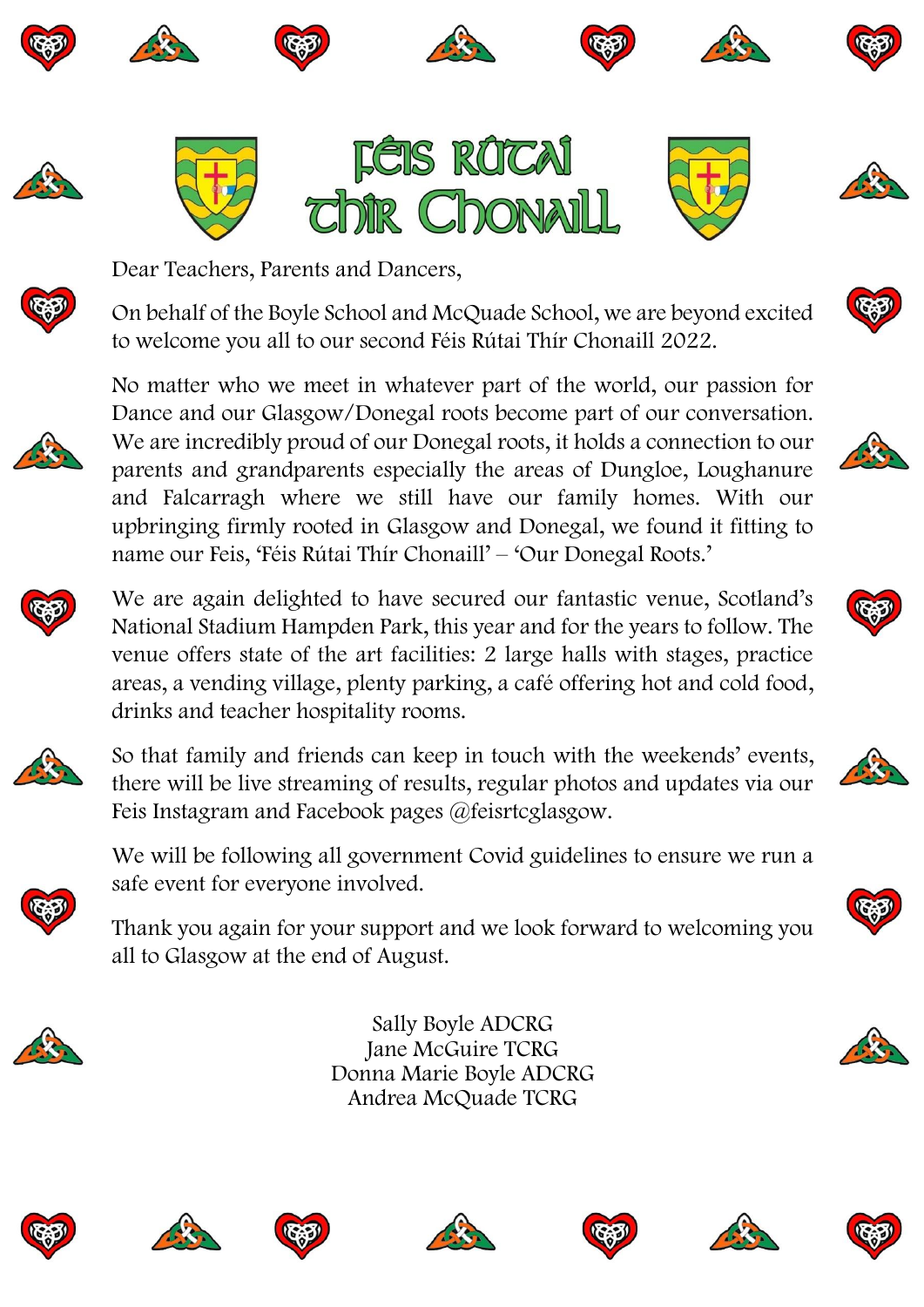











## Feis Date:

All Preliminary/Championships Saturday 27th August All Grade Competitions Sunday 28th August

# Feis Secretary:

Mrs Sally Marie Boyle ADCRG 18, Beechwood Lea, Thorntonhall, Glasgow, G74 5BQ 07855427228 feisrtc@hotmail.com

# Moltóirí:

Don McCarron ADCRG, Donegal, Ireland Kathleen Murray ADCRG, London, England Marcus Maloney ADCRG, Leinster, Ireland Fiona Morley ADCRG, North West, England Gerard McQuaid ADCRG, Ulster, Ireland Margie Morgan ADCRG, Glasgow, Scotland

# Ceoltóirí

Kevin Murphy, Glasgow, Scotland William Paterson, Glasgow, Scotland Liam O'Sullivan, Newcastle, England Anthony Davis, Birmingham, England



























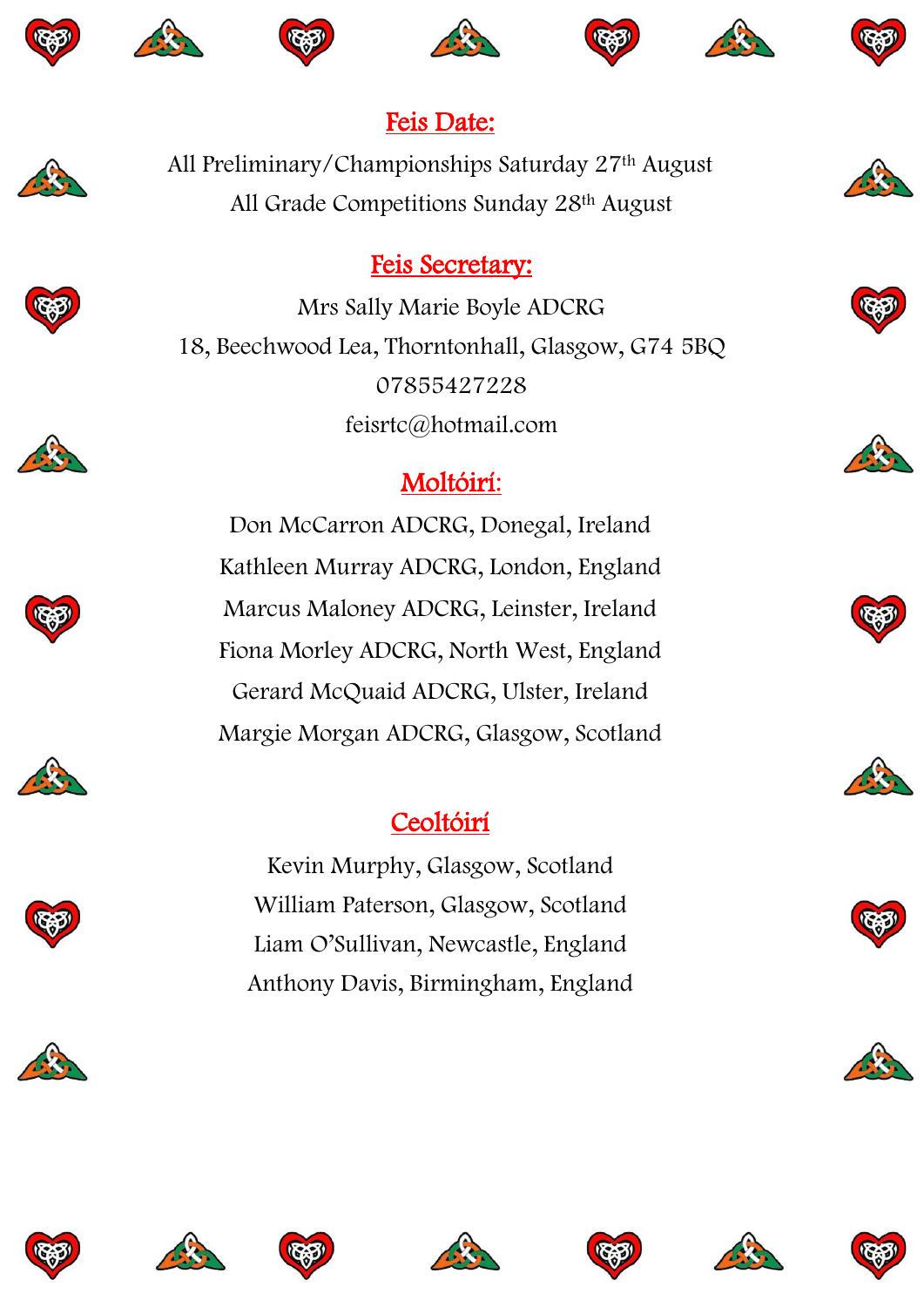











# **Entry Fees:**

| Solo Championships (U5-U6)<br>Solo Championships (U7-U9 including 2 solo results) | £25.00<br>£35.00 |  |
|-----------------------------------------------------------------------------------|------------------|--|
| Solo Preliminary/Championships (U10 up including 2<br>solos)                      | £40.00           |  |
| Solo Grade Dances                                                                 | £5.50            |  |
| Light Trophy/Heavy Trophy Dances                                                  | £6.50            |  |
| Rising Stars                                                                      | £6.00            |  |
| Dancer Maximum                                                                    | £55.00           |  |
| Family Maximum                                                                    | £85.00           |  |
| Door Entry                                                                        | £6.00            |  |
| Concession                                                                        | £3.00            |  |
|                                                                                   |                  |  |



.



Thursday, 30th June 2022

to the Secretary by post or email

18, Beechwood Lea, Thorntonhall, Glasgow, G74 5BQ

07855427228

#### feisrtc@hotmail.com

Entry fees by bank transfer or cheque payable to

### 'Féis Rútai Thír Chonaill'

Bank details will be provided on receipt of entry.





















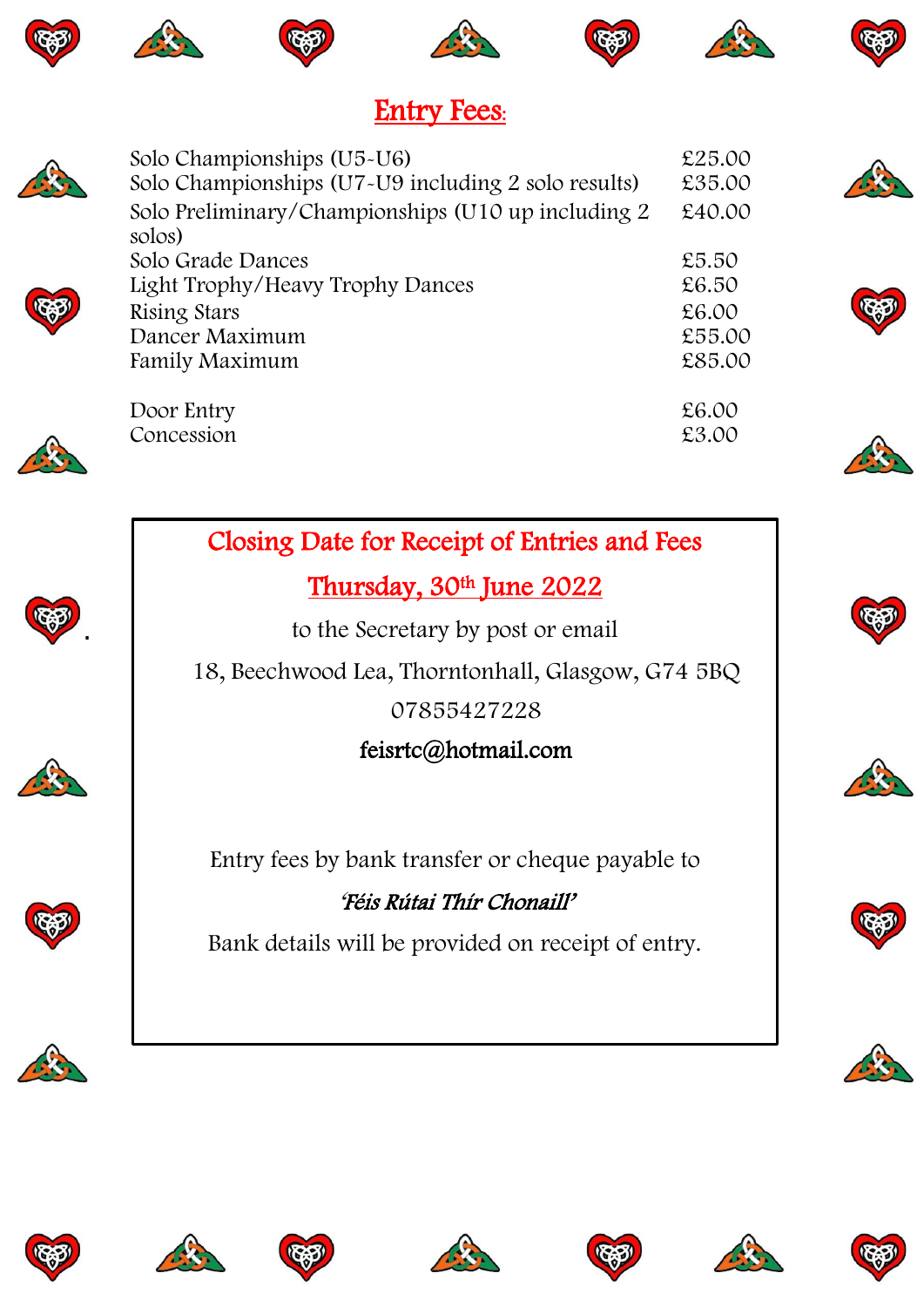











# **PROVISIONAL TIMETABLE**

| <b>Saturday 27th August</b> |                        |                    |  |
|-----------------------------|------------------------|--------------------|--|
|                             | <b>Lomond Suite</b>    | <b>Nevis Suite</b> |  |
| $8:30$ am                   | Under 8/Under 13       | Under 10/Under 14  |  |
| 12:30 pm                    | Under 12 + Under 5/6/7 | Under 9/Under 11   |  |
| 3.45 pm                     | Under 15/17/Senior     | Under 16/18/20     |  |







| <b>Sunday 28th August</b> |                      |                                |                      |  |  |
|---------------------------|----------------------|--------------------------------|----------------------|--|--|
|                           | <b>Lomond Suite</b>  |                                | <b>Nevis Suite</b>   |  |  |
| 8:30 am                   | Under 7 Beg/Pri/Int  | Under 8 Beg/Pri/Int            | Under 9 Beg/Pri/Int  |  |  |
| 12 noon                   | Under 6 Beg/Pri/Int  | Under 11 Beg/Pri/Int           | <b>Rising Stars</b>  |  |  |
| $3.00 \text{ pm}$         | Under 12 Beg/Pri/Int | Under13/Over 13<br>Beg/Pri/Int | Under 10 Beg/Pri/int |  |  |







- 100% Recall in all championships
- All age groups will alternate each round
- Under 19 and 20 age groups are combined
- Please be ready to dance 30 minutes prior to scheduled time
- **•** Presentations will take place on the main stage in each hall
- All grade competitions will alternate eg. Beginner Reel followed by Primary Reel then Intermediate Reel



















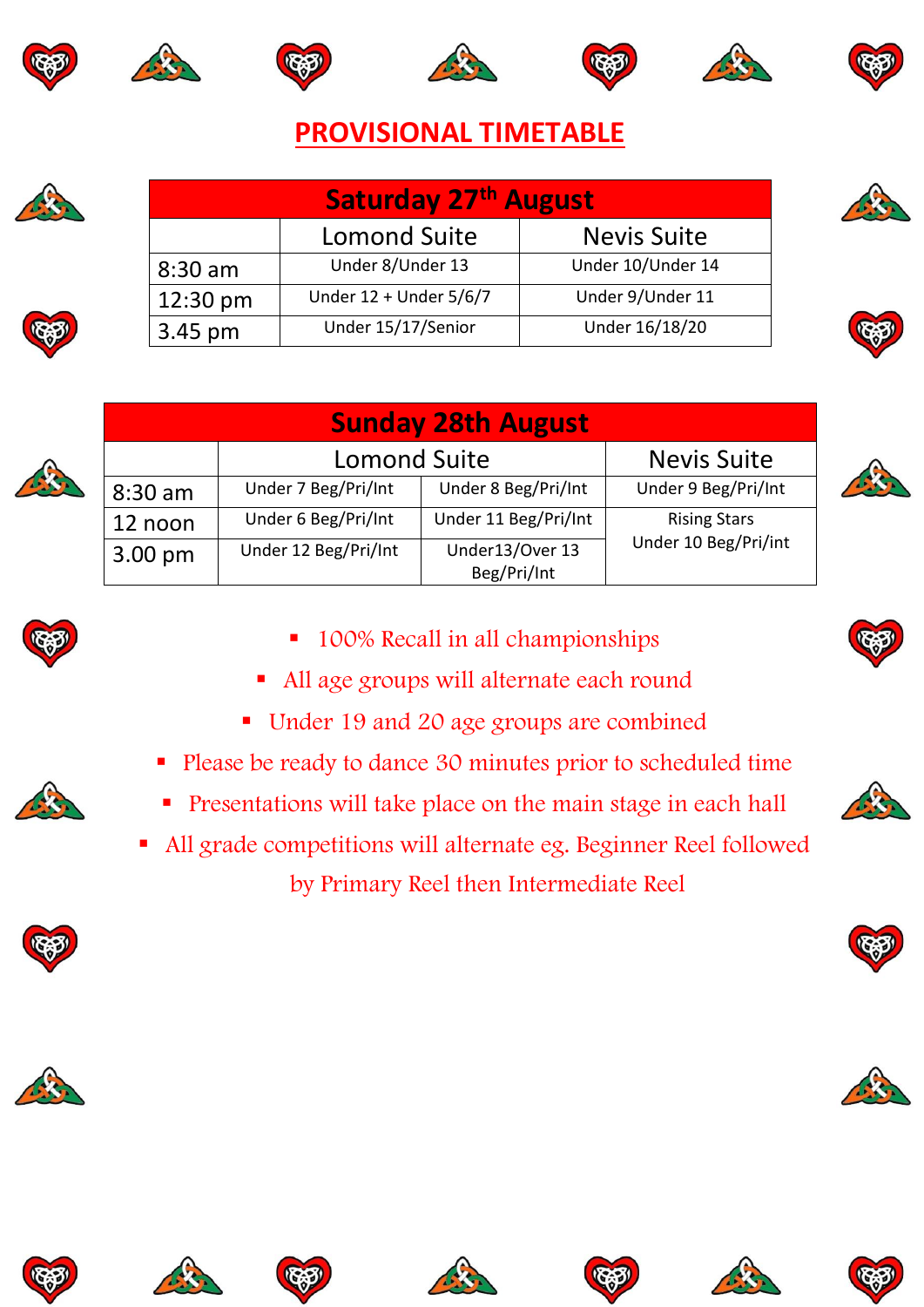









## MIXED SOLO DANCING CHAMPIONSHIPS

| <b>Age Group</b> | 1 <sup>st</sup> Round | 2 <sup>nd</sup> Round | <b>Recall</b>   |
|------------------|-----------------------|-----------------------|-----------------|
| Under 5          | Reel                  |                       |                 |
| Under 6          | Reel                  | Single Jig            |                 |
| Under 7          | Reel                  | Single Jig            | Light/Heavy Jig |
| Under 8          | Reel                  | Heavy Jig             | Hornpipe Step   |
| Under 9          | Heavy Jig             | Reel                  | Trad Set Dance  |
| Under 10         | Heavy Jig/Hornpipe    | Reel/Slip Jig         | Open Set Dance  |
| Under 11         | Heavy Jig/Hornpipe    | Reel/Slip Jig         | Open Set Dance  |
| Under 12         | Heavy Jig/Hornpipe    | Reel/Slip Jig         | Open Set Dance  |
| Under 13         | Heavy Jig/Hornpipe    | Reel/Slip Jig         | Open Set Dance  |
| Under 14         | Heavy Jig/Hornpipe    | Reel/Slip Jig         | Open Set Dance  |
| Under 15         | Heavy Jig/Hornpipe    | Reel/Slip Jig         | Open Set Dance  |
| Under 16         | Heavy Jig/Hornpipe    | Reel/Slip Jig         | Open Set Dance  |
| Under 17         | Heavy Jig/Hornpipe    | Reel/Slip Jig         | Open Set Dance  |
| Under 18         | Heavy Jig/Hornpipe    | Reel/Slip Jig         | Open Set Dance  |
| Under 20         | Heavy Jig/Hornpipe    | Reel/Slip Jig         | Open Set Dance  |
| Senior           | Heavy Jig/Hornpipe    | Reel/Slip Jig         | Open Set Dance  |



- If there are 5 or more boys in an age group there will be a separate championship.
- Preliminary and Open Championship will be combined and the Preliminary result will be based on the result of the first 2 rounds.
	- 100% recall in all Championships
- 1st-5th place trophies and sashes awarded in Open and Prelim Championships
- 16 bar hornpipe step down the line for the recall round in the under 8 championships
- **Example 1** 'Rising Stars Competition' dancers of any age who are not yet ready to compete in a graded competition. They will be required to dance 16 bars to beginner reel music either individually or collectively within a school. All dancers will receive a medal and sash.



















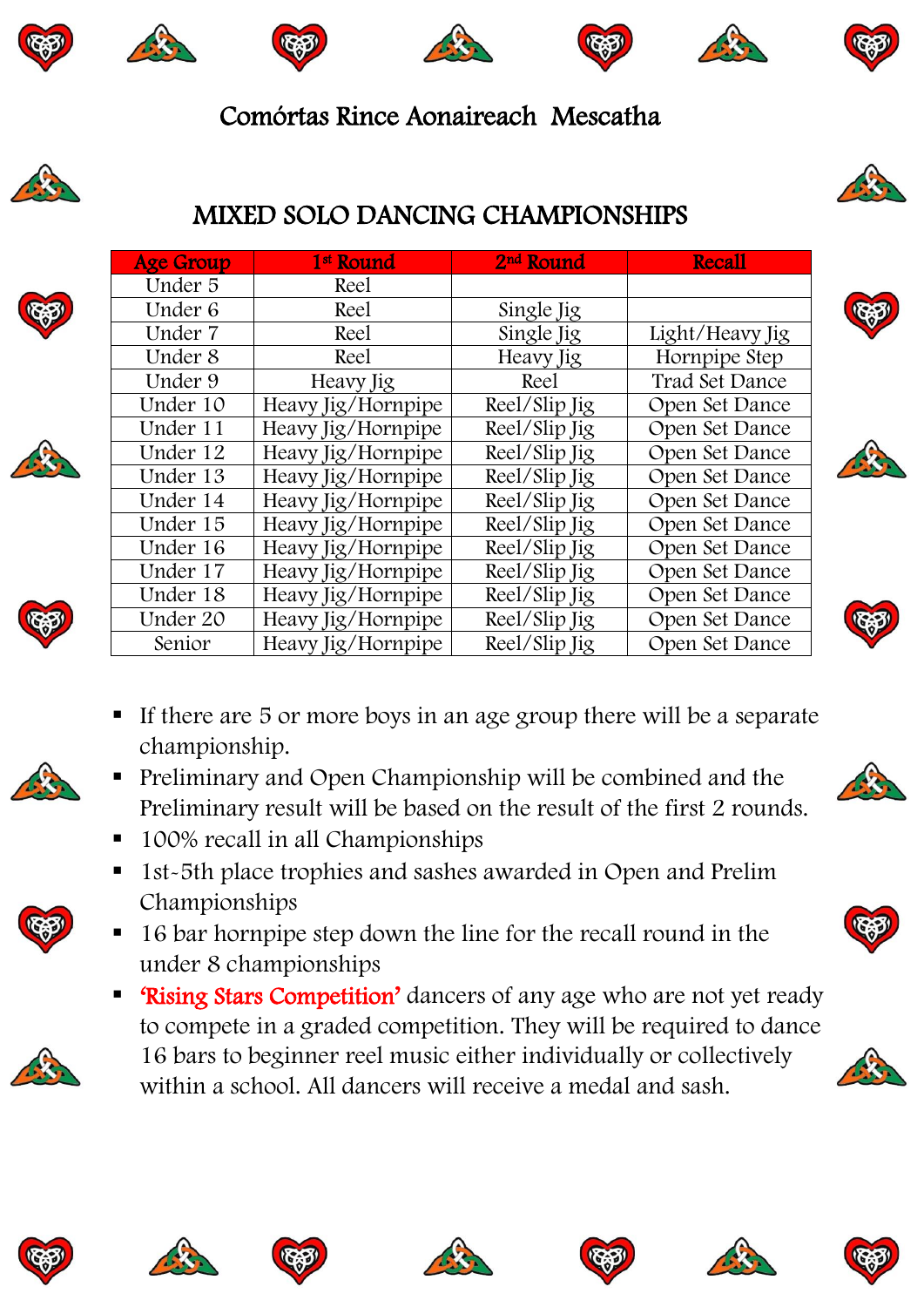











# Solo Grades





## Please Note



- Grade competitions are open to all regions
- Light and Heavy Trophy Dances must be a dance that has been performed in the specific grade
- Dependent on grade entries, age groups may be amalgamated





















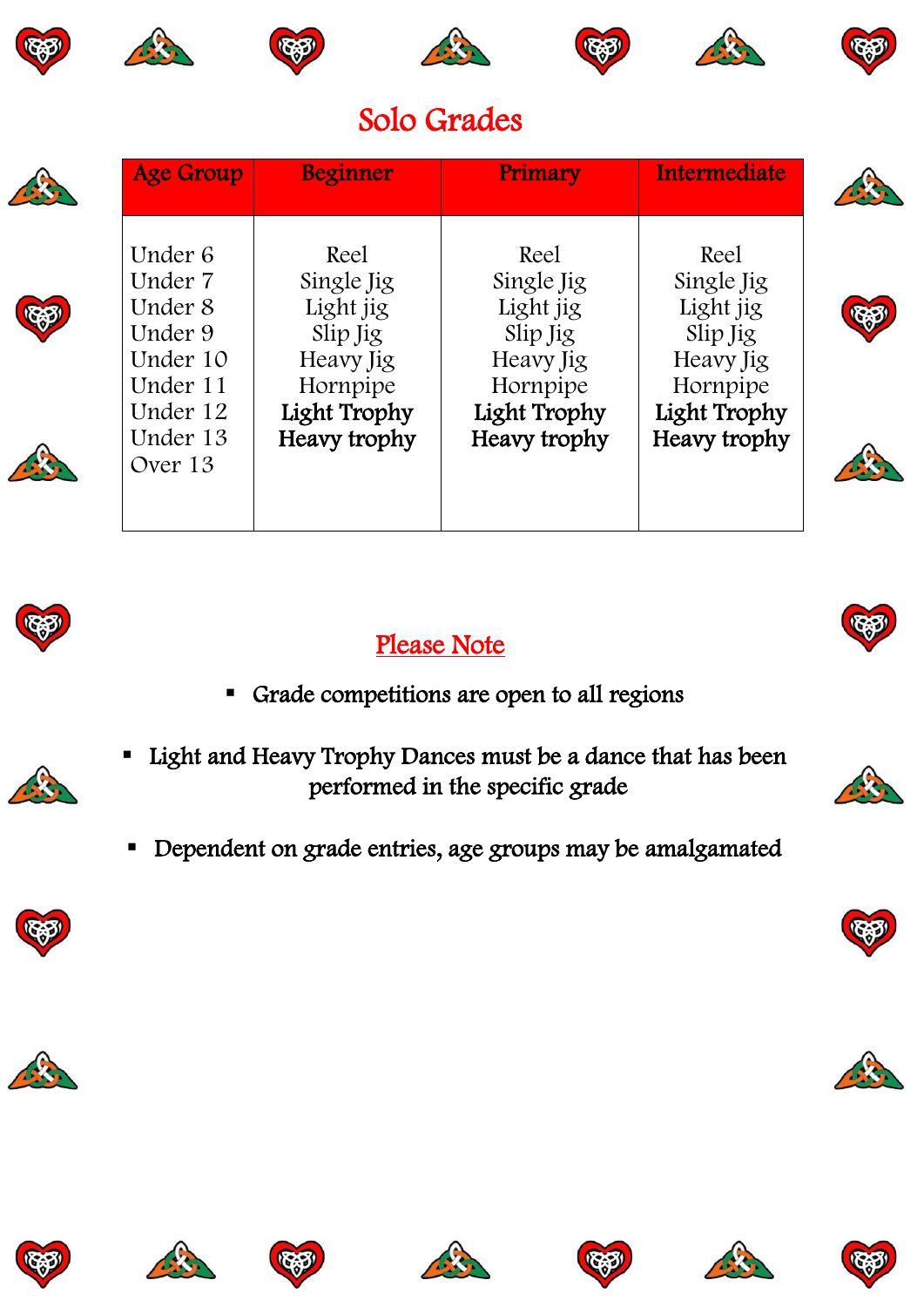















Traditional Set Dances may be selected from:

St Patrick's Day (Speed 94) Job of Journeywork (Speed 138) Garden of Daisies (Speed 138) The Blackbird (Speed 144) Jockey to the Fair (Speed 90) King of the Fairies (Speed 130) Three Sea Captains (Speed 96)





#### Number of Bars

Competitors in U9 - Senior age categories will be expected to dance 40 bars in Reels and Jigs and 32 bars in the Slip Jig and Hornpipe. U6 – U8 will dance 32 bars in the Reel and 40 bars will be required in Single Jig and Light Jig.



## **Speed of Music**

 ln all competitions the speeds of the musical accompaniment will be as follows:

|  |             | <b>Beginner</b> | Primary | Intermediate | <b>Open</b> |  |
|--|-------------|-----------------|---------|--------------|-------------|--|
|  | <b>Reel</b> | 122             | 120     | 113          | 113         |  |
|  | Single Jig  | 124             | 124     | 124          | 124         |  |
|  | Light Jig   | 116             | 116     | 116          | 116         |  |
|  | Slip Jig    | 122             | 118     | 113          | 113         |  |
|  | Heavy Jig   | 96              | 76      |              |             |  |
|  | Hornpipe    | 144             | $120 -$ | 113          | 113         |  |



















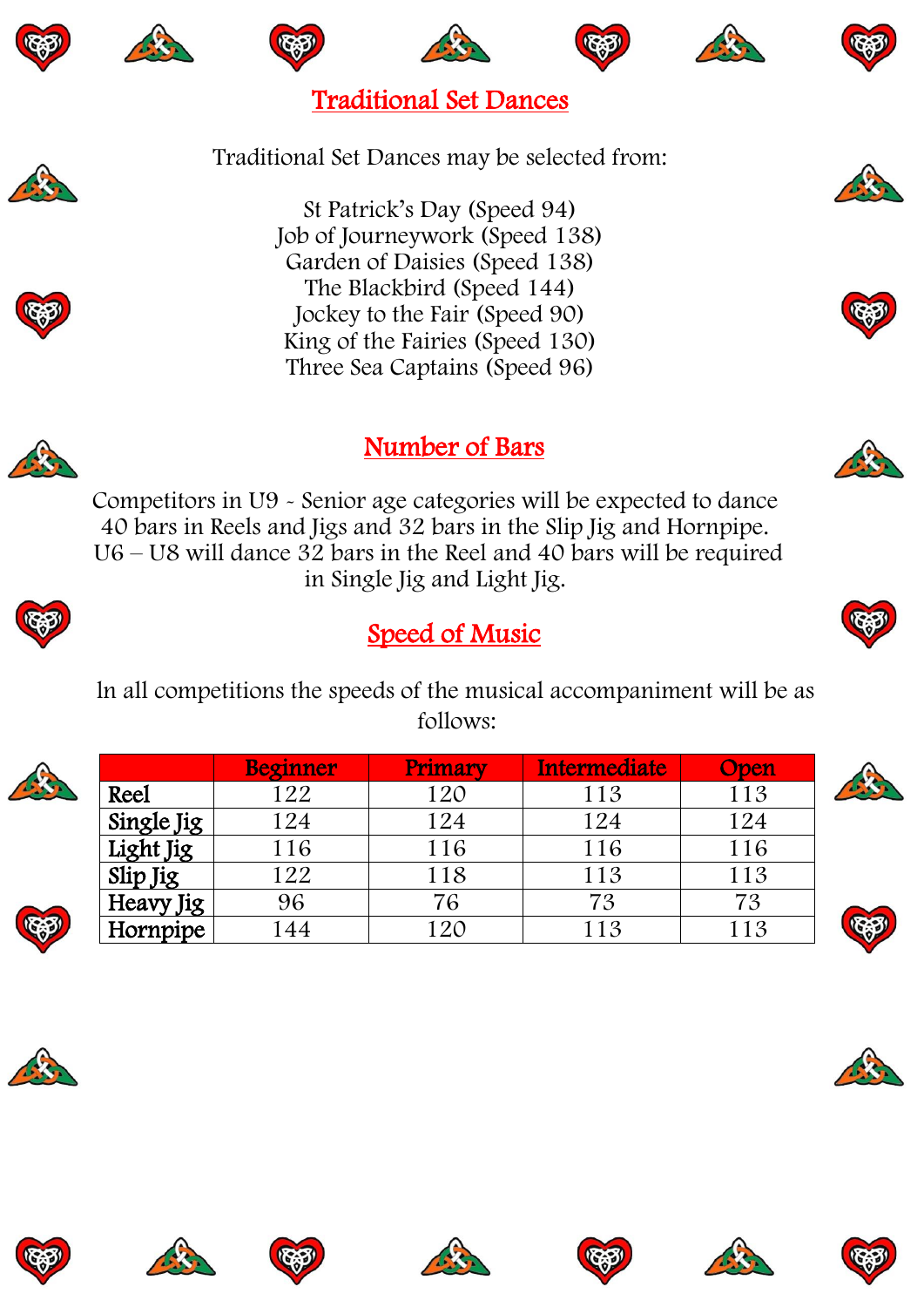































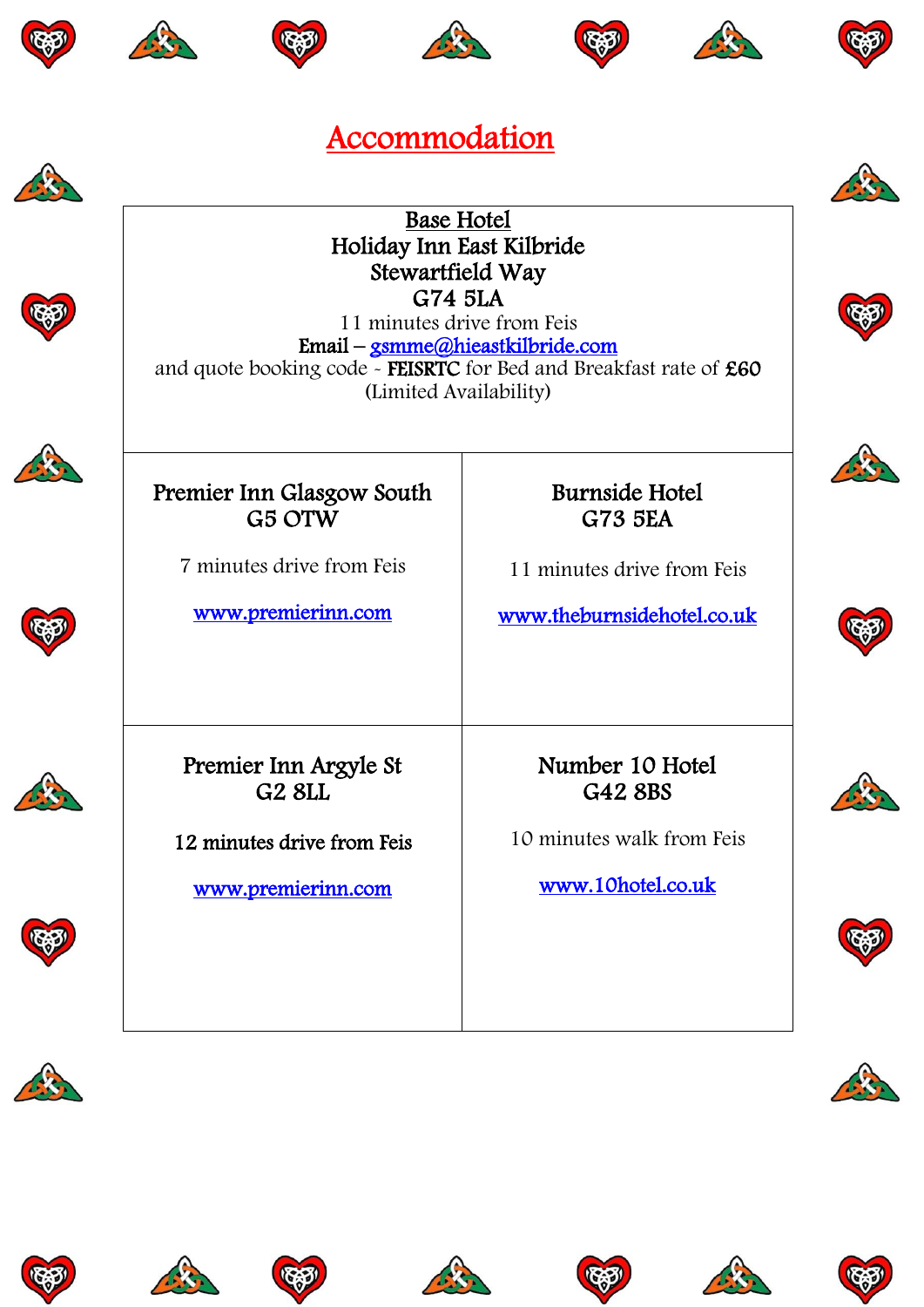#### **FEIS RULES**

- 1.All rules of An Coimisiún le Rincí Gaelacha are applicable to this feis unless stipulated that an agreed local rule applies.
- 2. Entries will only be accepted directly from teachers registered with AN COIMISIÚN LE RINCÍ GAELACHA.
- 3.All entries must be made on the enclosed official entry forms, which must be completed and signed by the teacher. Entries will only be accepted from teachers en-bloc and not on an individual basis.
- 4. The dancer's FULL FIRST NAME and SURNAME must be entered in BLOCK CAPITALS.
- 5. The Feis Committee may modify or cancel any arrangements detailed in this syllabus as is deemed necessary, subject to the approval of the Scottish Regional Council or An Coimisiún le Rincí Gaelacha.
- 6.Adjudicators' decisions are final.
- 7. Complaints can only be accepted if in writing, within 1 hour of the incident and accompanied with a £30 fee to the Feis Secretary. This should be submitted prior to the announcement of any result. The fee will be returned if the complaint is upheld.
- 8. Competitors must be present when their competition is called and fully obey all instructions and directions from Feis Stewards and Officials or they may lose their right to compete
- 9. The organisers reserve the right to start any competition up to 30 minutes prior to the scheduled times. Competitions will not be held open.
- 10. All first place championship trophies are perpetual trophies and must be returned engraved and in good condition at the request of the Feis Committee. First place Prelim championship trophies do not need to be returned.

#### **Grade Rules**

- 11. Beginner and Primary competitions are open to competitors from all regions.
- 12. Beginners are only permitted to dance steps equivelent to the basic Reel/Single Jig/Light Jig/Heavy Jig and Hornpipe. Any competitor performing steps of a harder degree of difficulty in the Beginner's grade may be disqualifiiied from that particular competition.
- 13. A dancer winning **1 st or 2nd in Beginner grade**, when there are 6 or more competitors, must dance that particular dance in **Primary grade** (or above) **for a period of 24 months**.
- 14. A dancer winning 1<sup>st</sup> in the Primary grade, when there are 6 or more competitors, must dance that particular dance in **Intermediate grade** (or above) **for a period of 24 months**.
- 15. A dancer winning 1<sup>st</sup> in the Intermediate grade, when there are 6 or more competitors, must dance that particular dance in Open grade **for a period of 24 months**.
- 16. A dancer winning 1<sup>st</sup>, 2<sup>nd</sup> or 3<sup>rd</sup> in the Open grade must dance that particular dance in the Open grade **for at least 12 months.**
- 17. Open championship a dancer winning 1<sup>st</sup>, 2<sup>nd</sup> or 3<sup>rd</sup> in an Open championship must remain Open for the dances performed in that championship **for a period of at least 12 months.**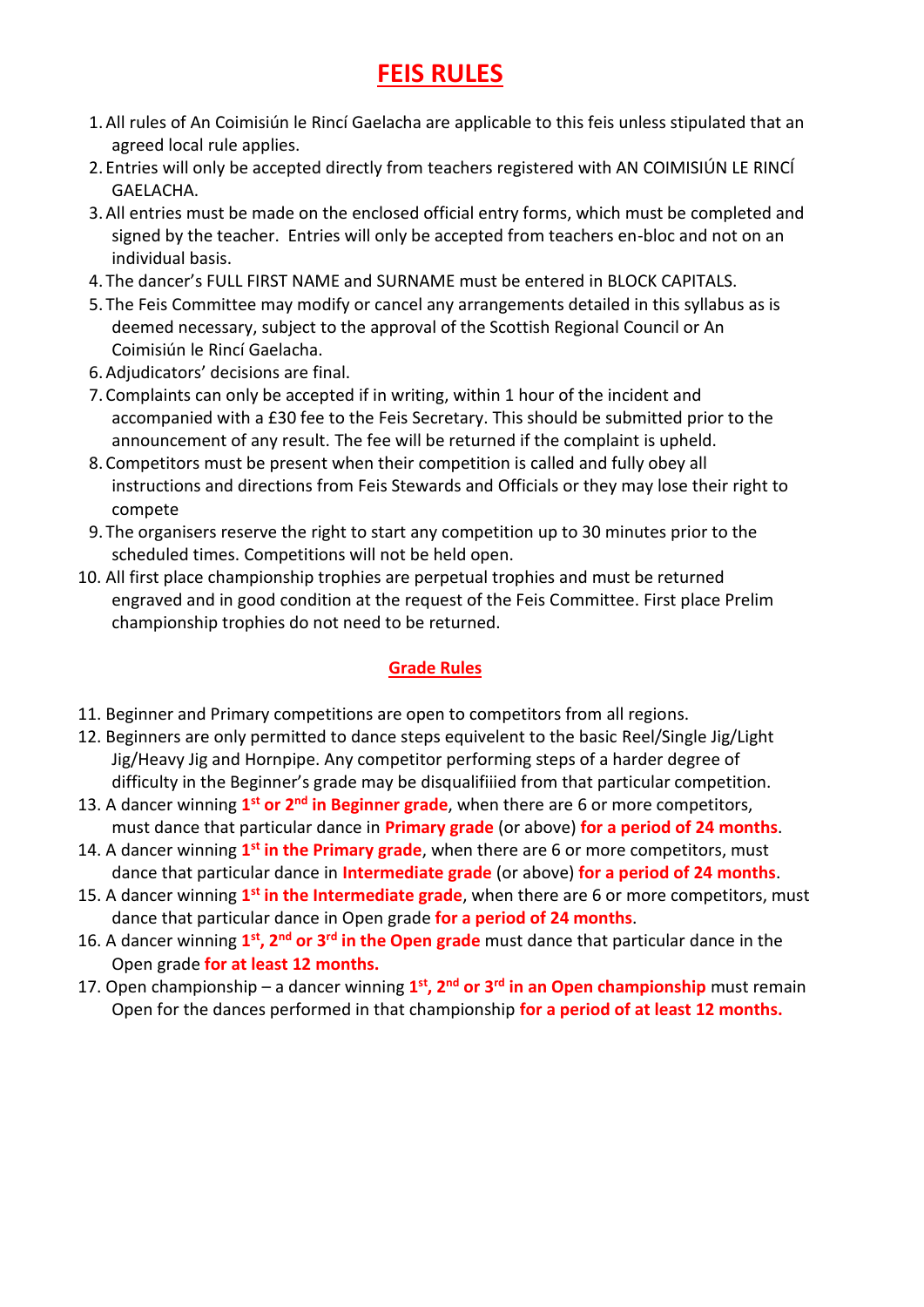#### **Costume Rules**

- 18. Dancers in Beginner and Primary competitions up to and including the under 12 age group may only wear class costume, skirt and blouse or appropriate civillian clothing. Low cut tops or short tight skirts are not permitted. Failure to comply with this rule may lead to disqualification from the competition.
- 19. Effective from  $1<sup>st</sup>$  February 2020, length of costumes must adhere to principals of modesty and enable dancers to safely execute their movements and steps. Adjudicators who determine a costume to be too short or to lack modesty may ask a competitor to change in to black tights (of a denier not less than 70 per cent) in order for the dancer to continue in the competition. When wearing body suits with skirts (commonly known as black-out attire) black tights (of a denier less than 70) must be worn from the age of 14 and above.
- 20. The normal rotation of dances for the U7 U9 competitions will be Reel then either Single Jig or Light or Heavy Jig. In the older age groups, the hard shoe round will be danced first.
- 21. **All** competitors will dance two at a time in the first two rounds.
- 22. Tempos for Solo Championships & Preliminary Championships will be the same as those stipulated for the World Championships.
- 23. Toe blocks or any other footwork danced "en-point" whether stationary or moving is not permitted for those dancers **up to and including the Under 12 age group**. (Per Rule 4.6.2 Rules for Registered Teachers & Adjudicators).
- *24. \*For clarification purposes, this means that if the full weight is put on the foot, that is en point, which is not allowed in any movement. (Effective 27/01/2019 per rule 4.6.2 Rules for Registered Teachers & Adjudicators)*
- 25. All competitors must be in full costume and appropriate **black** dance footwear when receiving awards, otherwise such awards may be forfeited.
- 26. Attendees must comply with the Make Up Rules 4.5 per CLRG Rule Book 4.5.2 Make-up (including false eyelashes) is not permitted for dancers in either solo or team competitions, up to and including the Under 10 age group. Make Up will not be permitted for any dancer in the first 2 grades (Begiiner and Primary) up to and including the Under 12 age group worldwide. For the purposes of this rule, the term "make-up" includes tinted moisturiser and any artificial tanning products. An Coimisiún le Rincí Gaelacha hopes that teachers and parents will interpret and apply this rule in the spirit it is intended. Effective 01/03/2014.
- 27. THE DRESS CODE IN ACCORDANCE WITH AN COIMISIÚN RULING WILL BE STRICTLY OBSERVED. i.e. for the sake of modesty and in the interest of safety to young people, dancers will not be permitted to walk around the feis scantily dressed.
- 28. All mobile phones and electronic devices must be placed on silent in the competition areas.
- 29. The photography and videoing policy of An Coimisiún will be strictly observed, full details of which will be published in the official programme.
- 30. *"Any form of unauthorised photography which has the capability to capture a dancer's image whilst in motion, using electronic or manual means, e.g. mobile phone, standard camera, video camcorder, cine recorder, commercial film, with or without flash enhancement, is expressley forbidden in competition".*
- 31. The organisers will take photographs of competitors, competitions and presentations.
- 32. Such photographs may be subsequently used for marketing and promotional purposes of the event. **Should you wish your child/children to be excluded from being photographed at the event this must be advised in advance to the Feis organisers.**
- 33. Other than the photographs taken by the Feis organisers, all photographs of competitions, competitions and presentations may only be taken for personal use. They may not be redistributed, sold, lent or passed on to third parties. They may also not be used for